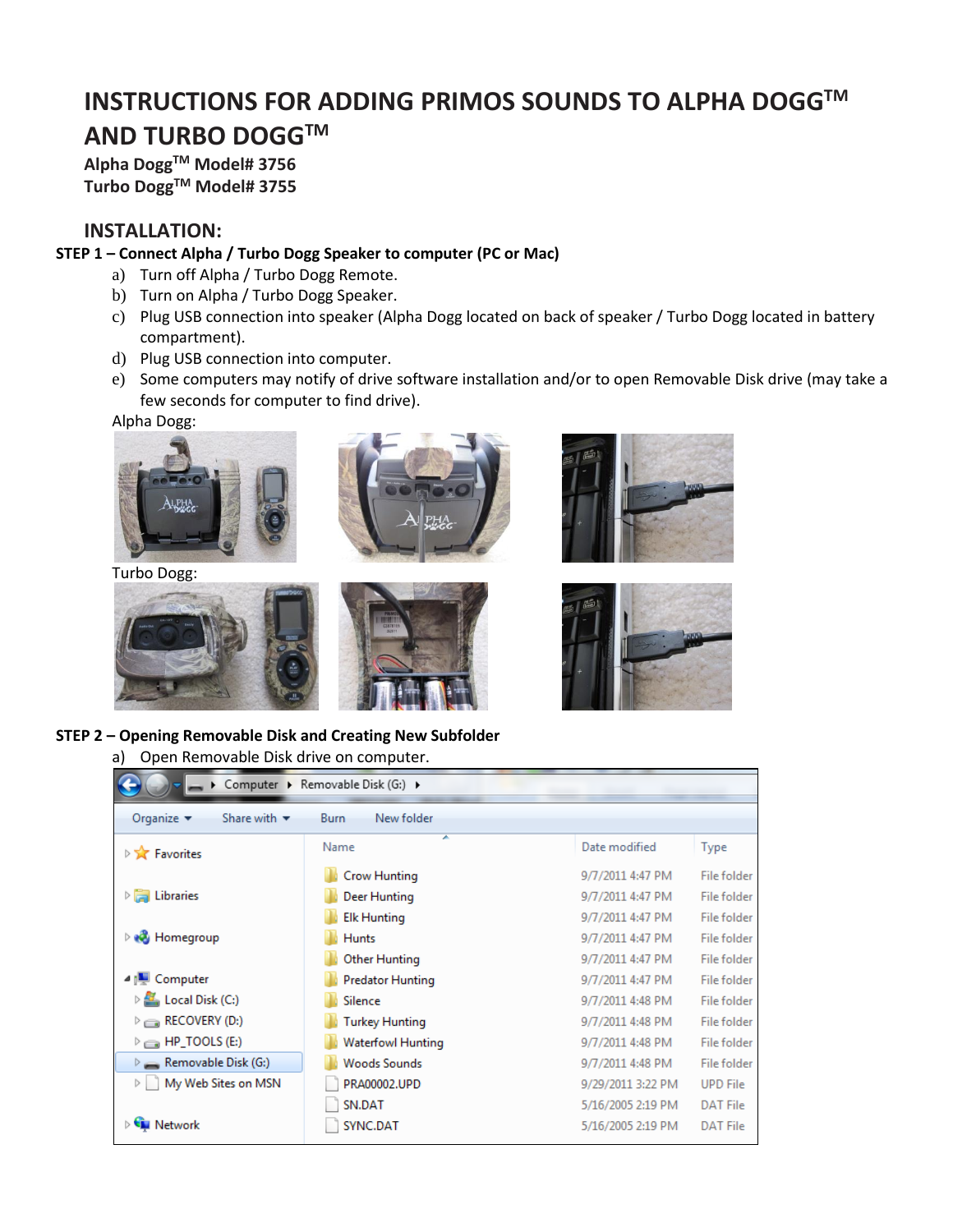**b)** Create new subfolder or place sound in existing folder or subfolder. You can also add new sounds to any of the existing folders EXCEPT the HUNTS folder. **IMPORTANT: DO NOT add sounds or subfolders to 'HUNTS' folder. 'HUNTS' folder is specially designed for EXPERT HUNTS. Only EXPERT HUNTS can be added to this folder.**

| $\blacktriangleright$ Computer $\blacktriangleright$ Kemovable Disk (G:) $\blacktriangleright$                                                                                                                                                   |                                                                                                                                                                                                                           |                                                                                                                                                                                                                                                                                                            |                                                                                                                                                        |
|--------------------------------------------------------------------------------------------------------------------------------------------------------------------------------------------------------------------------------------------------|---------------------------------------------------------------------------------------------------------------------------------------------------------------------------------------------------------------------------|------------------------------------------------------------------------------------------------------------------------------------------------------------------------------------------------------------------------------------------------------------------------------------------------------------|--------------------------------------------------------------------------------------------------------------------------------------------------------|
| Organize $\blacktriangledown$<br>Share with $\blacktriangledown$                                                                                                                                                                                 | <b>Burn</b><br>New folder                                                                                                                                                                                                 |                                                                                                                                                                                                                                                                                                            |                                                                                                                                                        |
| RECOVERY (D:)<br>┻<br>$\sim$<br>HP_TOOLS (E:)<br>C al<br>Removable Disk (G:)<br><b>Crow Hunting</b><br><b>Deer Hunting</b><br><b>Elk Hunting</b><br><b>Hunts</b><br>Other Hunting<br><b>Predator Hunting</b><br>Silence<br><b>Turkey Hunting</b> | ┻<br>Name<br><b>Crow Hunting</b><br>Deer Hunting<br><b>Elk Hunting</b><br><b>Hunts</b><br><b>Other Hunting</b><br>Predator Hunting<br>Silence<br><b>Turkey Hunting</b><br><b>Waterfowl Huntind</b><br><b>Woods Sounds</b> | Date modified<br>10/15/2011 2:32 PM<br>View<br>Þ<br>B <sub>2</sub> PM<br>Sort by<br>▶<br><b>B2 PM</b><br>Group by<br>Þ<br><b>32 PM</b><br><b>Refresh</b><br>32 PM<br><b>B2 PM</b><br>Customize this folder<br><b>B3 PM</b><br>Paste<br>33 PM<br>Paste shortcut<br>33 PM<br><b>B4 PM</b><br>Share with<br>k | Type<br>File folder<br>File folder<br>File folder<br>File folder<br>File folder<br>File folder<br>File folder<br>File folder<br>File folder<br>File fo |
| <b>Waterfowl Hunting</b><br><b>Woods Sounds</b><br>Ξ<br>My Web Sites on MSN                                                                                                                                                                      | PRT00090.UPD<br>SN.DAT<br>SYNC.DAT                                                                                                                                                                                        | <b>New</b><br>z<br>Properties                                                                                                                                                                                                                                                                              | Folder <sup>1</sup><br>Shortcut                                                                                                                        |

## **STEP 3 – Installing Primos Sound fro[m http://sounds.primos.com](http://sounds.primos.com/) website**

You should have received 2 emails from each order you placed at the sounds.primos.com website. The first email will inform you that the order is being processed and the 2<sup>nd</sup> will verify that the order has been completed and the sounds are now available to download from the website. All of your purchased sounds will be available from this website via the log in credentials you used to purchase them.

a) Log into the **[http://sounds.primos.com](http://sounds.primos.com/)** website with the user name (email address) and password used to purchase the sounds (images below)



b) Under the MY ACCOUNT page, will have a list of each order placed and a list of sounds available to be downloaded. Click on the desired sound to download it. Note that each sound must be downloaded separately (see image below).

|                                                           | Welcome: D C MANULL   Logoul    | <b>MY ACCOUNT</b>                                                                                                                      | PREMISSION CONTACT US<br>Deputy. |                  |  |
|-----------------------------------------------------------|---------------------------------|----------------------------------------------------------------------------------------------------------------------------------------|----------------------------------|------------------|--|
|                                                           | <b>PRIMOS</b>                   | <b>BROWSE BY SPECIES</b>                                                                                                               |                                  |                  |  |
|                                                           | <b>MY ACCOUNT</b>               |                                                                                                                                        |                                  |                  |  |
|                                                           | change your passwort.           | Holb. D C MANUEL Prom your account dashboard you can view your rocont crocrs, manage your contact information, manage you dovec(s) and |                                  |                  |  |
|                                                           | <b>RECENT ORDERS</b>            |                                                                                                                                        |                                  |                  |  |
|                                                           | <b>Date</b><br>Chillen          | Shelton                                                                                                                                | Total                            |                  |  |
|                                                           | <b>TUGA</b><br>January 31, 2014 | Completed                                                                                                                              | \$1,00 for 1 hors                | $\sqrt{\hbar m}$ |  |
|                                                           | 7727<br>January 3, 2014         | Completed                                                                                                                              | \$3.06 for 2 bonus               | $_{\rm Verm}$    |  |
| Click on each<br>sound to download<br>the individual file | <b>AVAILABLE DOWNLOADS</b>      |                                                                                                                                        |                                  |                  |  |
|                                                           | <b>STANDARD DOWNLOADS</b>       |                                                                                                                                        |                                  |                  |  |
|                                                           | · Itewe Duck Roar Grunk         |                                                                                                                                        |                                  |                  |  |
|                                                           | . Unpole & Fox Fight            |                                                                                                                                        |                                  |                  |  |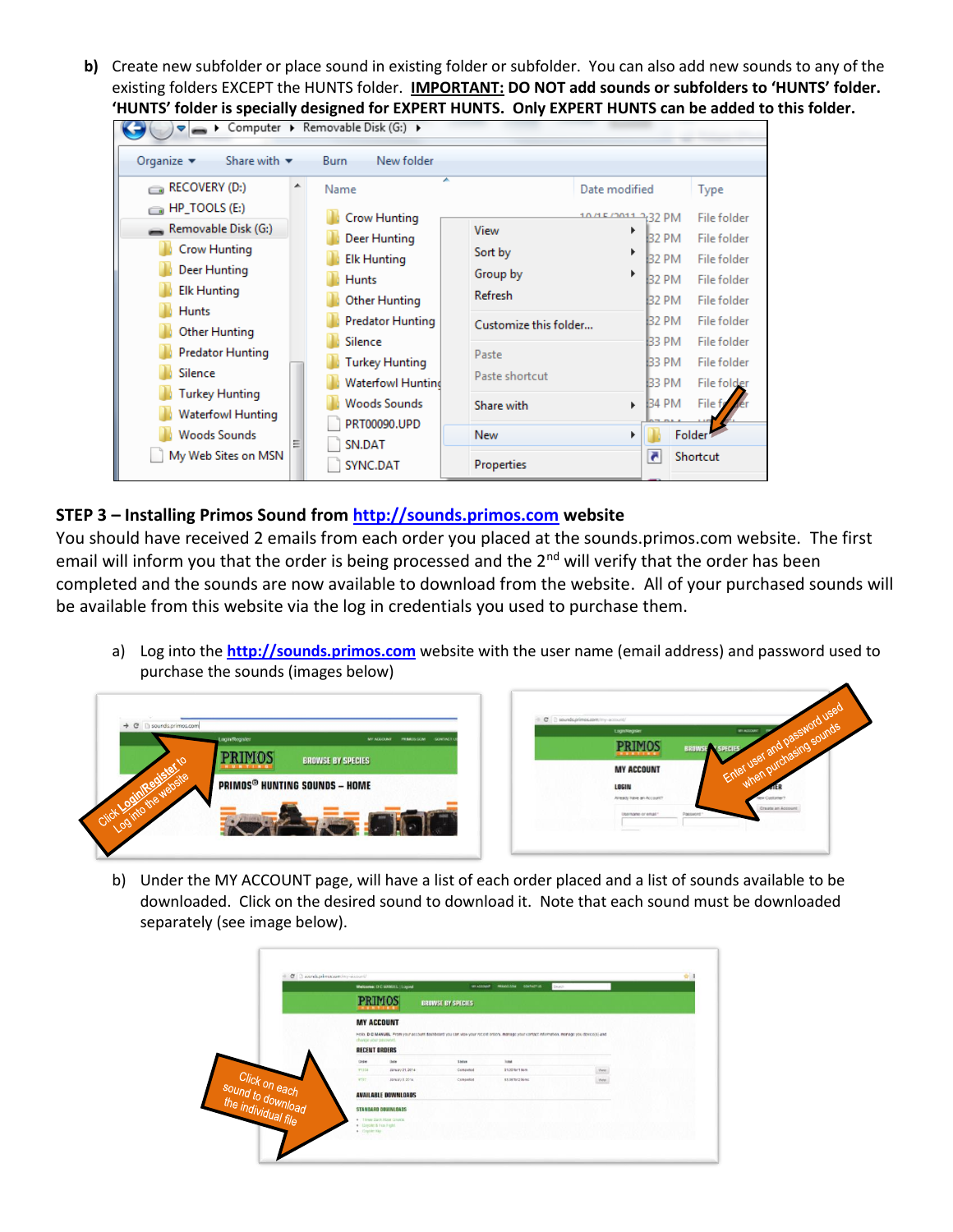c) When a sound is selected for download, a dialog box to save the file will open (see image below). You can select to save the file to any location on your computer (Documents for example) or you can save the file directly to the folder location on the Alpha or Turbo Dogg storage created in STEP 2.



**IMPORTANT: DO NOT add sounds to 'HUNTS' folder. 'HUNTS' folder is specially designed for EXPERT HUNTS. Only EXPERT HUNTS can be added to this folder.**

**IMPORTANT NOTE**: Do **NOT** change file names of sound as this WILL affect EXPERT HUNTS and proper sorting and display of sounds on the remote. Editing the file names WILL result in incorrect listing of sound on the remote display.

**STEP 4 – Repeat STEP 3 for each sound file in AVAILABLE SOUNDS list that you would like to add to the ALPHA DOGG or TURBO DOGG call. When all desired sound(s) are added to the electronic call, proceed to STEP 5**

## **STEP 5 – Safely Disconnect USB from Computer**

- a) Close Removable Disk Drive folder and safely disconnect USB by following computers instructions for Safely Remove Hardware and Eject Media.
- b) Disconnect USB cable from computer and disconnect from Alpha / Turbo Dogg Speaker.

## **STEP 6 – Sync Alpha / Turbo Dogg remote with speaker**

*Note: This step may take approximately 10 minutes to perform. Keep remote and speaker together during syncing.*

- a) With speaker power on, turn on Alpha / Turbo Dogg remote.
- b) Remote will automatically sync with speaker and update new sounds by syncing phase 1 thru 3.
- c) Once sync is complete, 'Main Menu' will appear on remote. Remote and speaker are updated with sounds and ready for use.
- d) New sounds are located in sounds and folder you saved them in.